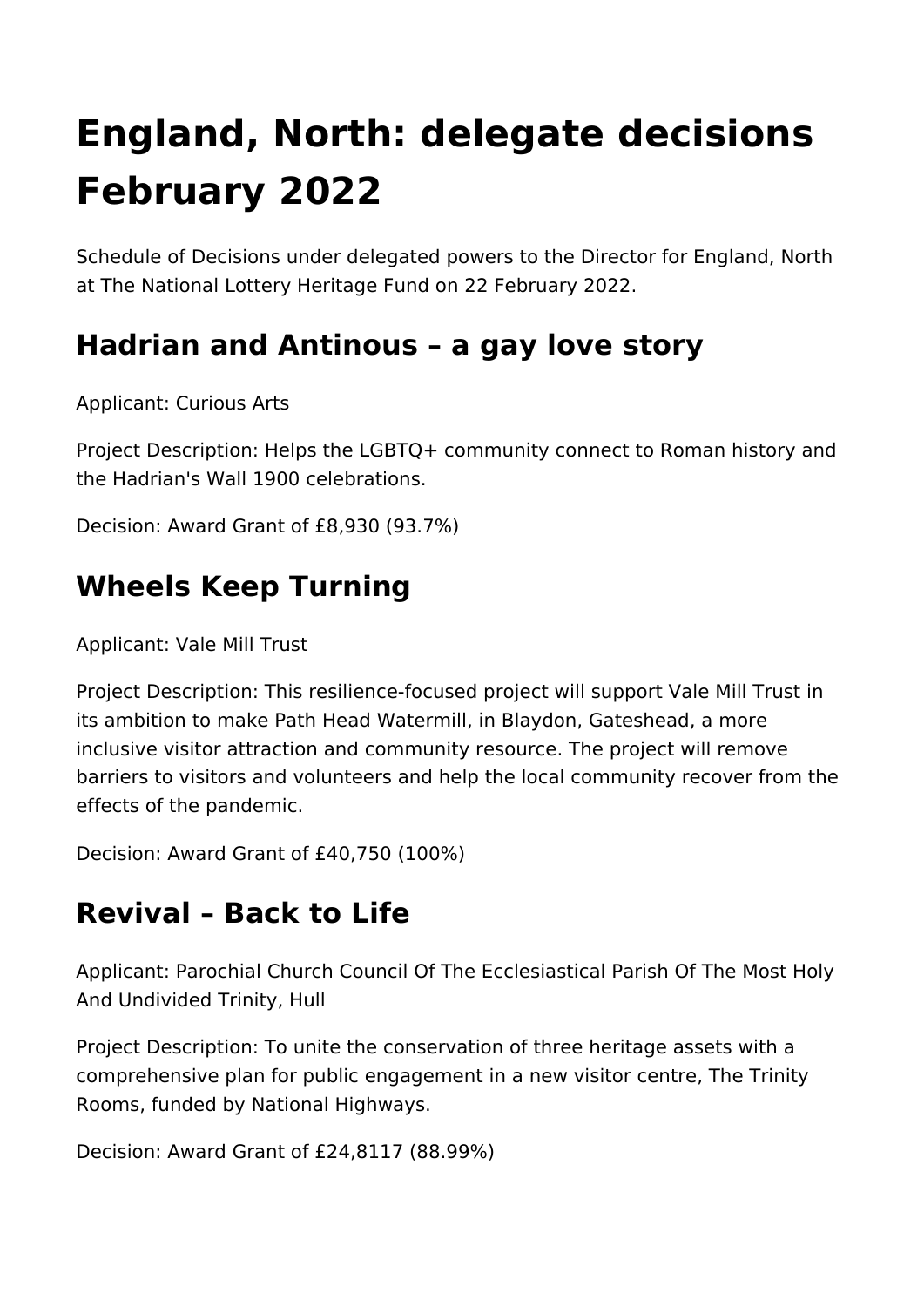# **Looking back to move forward – A Journey of Autism**

Applicant: Awesometistic CIC

Project Description: To focus on the heritage of individual and community experiences of living and overcoming constraints of autism. Giving people with autism (lived experience) the opportunity to tell their stories is the best way to break down barriers, reduce discrimination and engage people with heritage activities.

Decision: Award Grant of £45,000 (100%)

## **The Watkin Society**

Applicant: The Watkin Society

Project Description: To tell the story of Edward and Absalom Watkin, their place in Victorian Britain and their impact today.

Decision: Award Grant of £9,970 (100%)

#### **Chat Moss Heritage Partnership – First Steps**

Applicant: Hamilton Davies Trust

Project Description: To develop the next steps in realising the Chat Moss vision as a major heritage, leisure and ecological opportunity. This will be through engaging with partners and developing a feasibility report, with tangible recommendations and engaging with local communities.

Decision: Award Grant of £10,000 (33.33%)

# **People's History of Morpeth: Revealing and Preserving the Wealth of Information in the Archives of its Schools**

Applicant: KING EDWARD VI SCHOOL FOUNDATION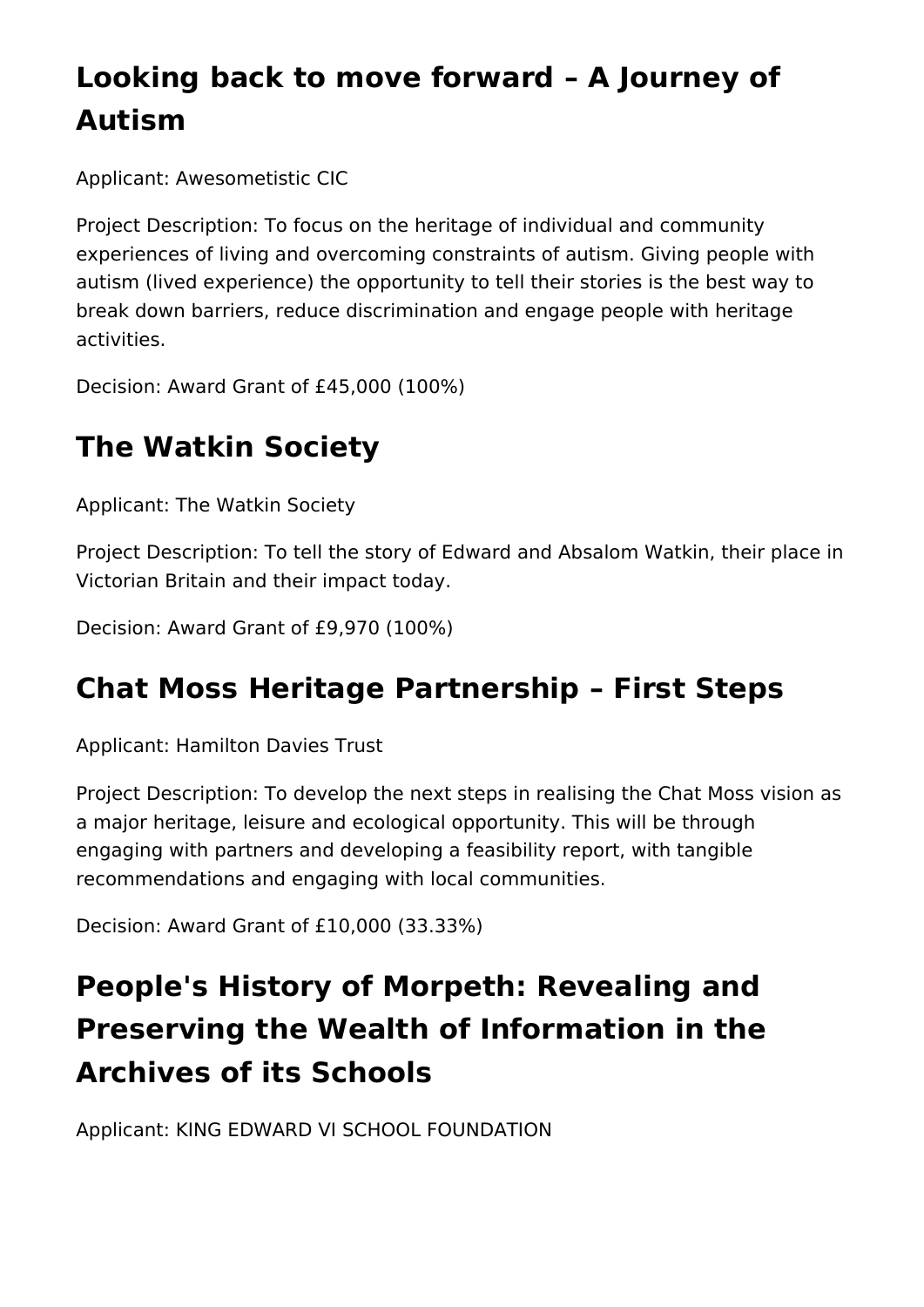Project Description: Focus on the history of two important Northumberland schools – Morpeth Boys and Girls Grammar Schools. Records of both together with records of their successor school – King Edward VI School – are held by the latter.

Decision: Reject

# **'Good Works' The Heritage of Charitable Making in Bradford, 1880s to current day**

Applicant: Hive Bradford

Project Description: To explore the heritage of charitable making and its resonance today within the District of Bradford.

Decision: Reject

# **Cornfield Flowers Project – Reaching communities**

Applicant: Next Steps Mental Health Resource Centre

Project Description: The project uses previously funded Cornfield Flowers Project (CFP) model to engage new audiences and improve volunteer employment potential.

Decision: Reject

## **Roundhay 150**

Applicant: A Quiet Word

Project Description: The project, rooted in the 150 year history of Roundhay Park, will comprise activity combining research into documented history from the 19th and early 20th centuries with archive media and oral accounts from later 20th and 21st centuries.

Decision: Award Grant of £20,650 (100%)

## **Hull Afghan society**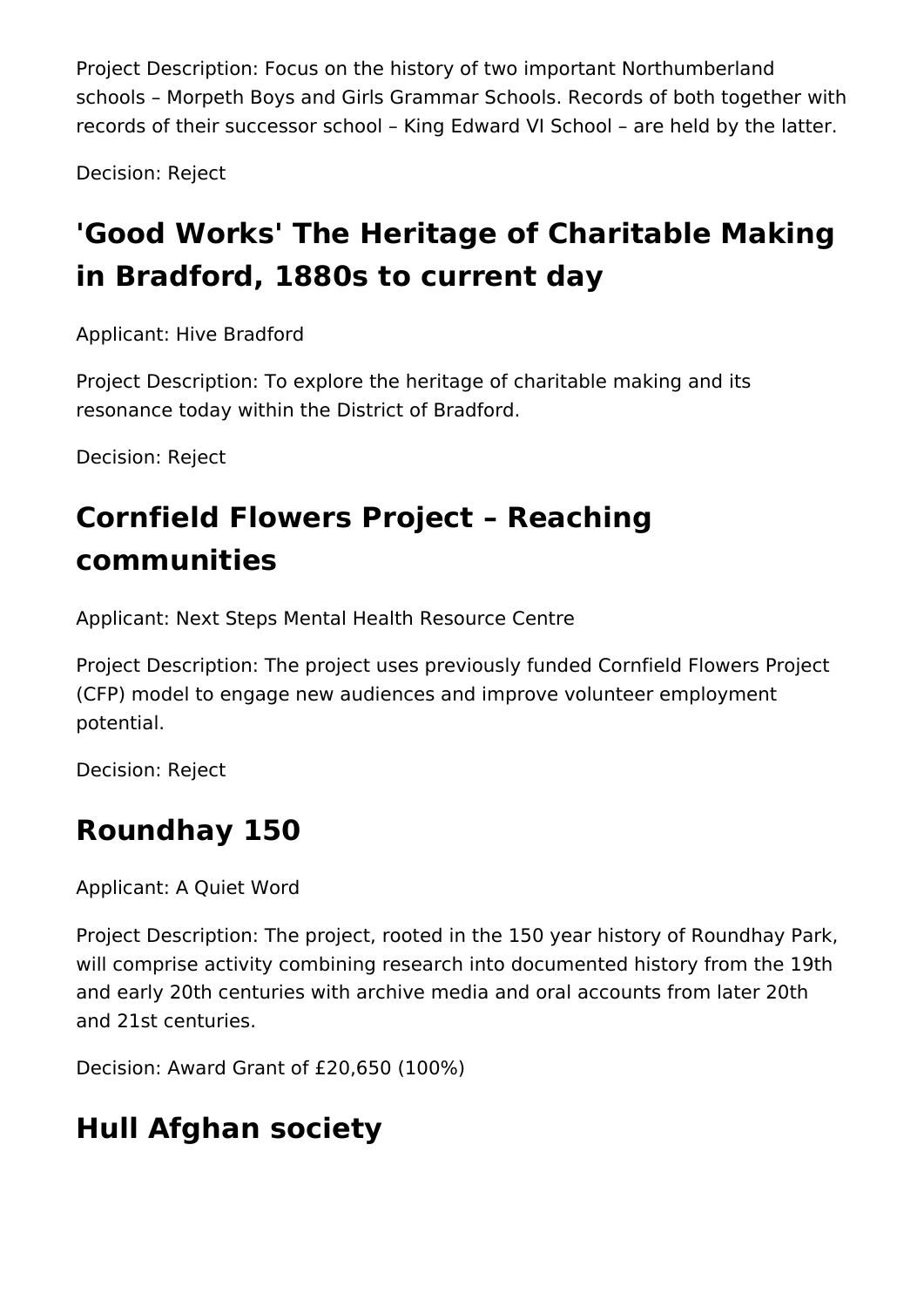Applicant: Hull Afghan society

Project Description: To create a community school for the Afghan society to bring together the Afghan community, where they will share the Afghan tradition and culture with other communities.

Decision: Award Grant of £9,996 (100%)

## **Salford Music Map**

Applicant: Dig Media Ltd

Project Description: Salford Music Map is an interactive physical and digital trail around Salford's iconic musical heritage locations. As a mobile app, it features Augmented Reality (AR) with interactive moving images, local sounds and storytelling, showcasing the city's past and present musical heroes and locations.

Decision: Reject

#### **Thornhill Mining memorial Wheel**

Applicant: Thornhill Mining Memorial Group

Project Description: The project will create a memorial in Rectory Park, Dewsbury, West Yorkshire, to commemorate the mining disaster at The Combs Colliery in 1893.

Decision: Reject

## **Linacre Community Centre Refurbishment**

Applicant: Conquer Life CIC

Project Description: To involve volunteers, including children and young people, in carrying out repairs and refurbishment of the historic Linacre pub. The building will become a community hub offering free services and clubs for young people. Whilst reference is made to sharing stories and connecting young people with heritage, there are no specific heritage related activities involved.

Decision: Reject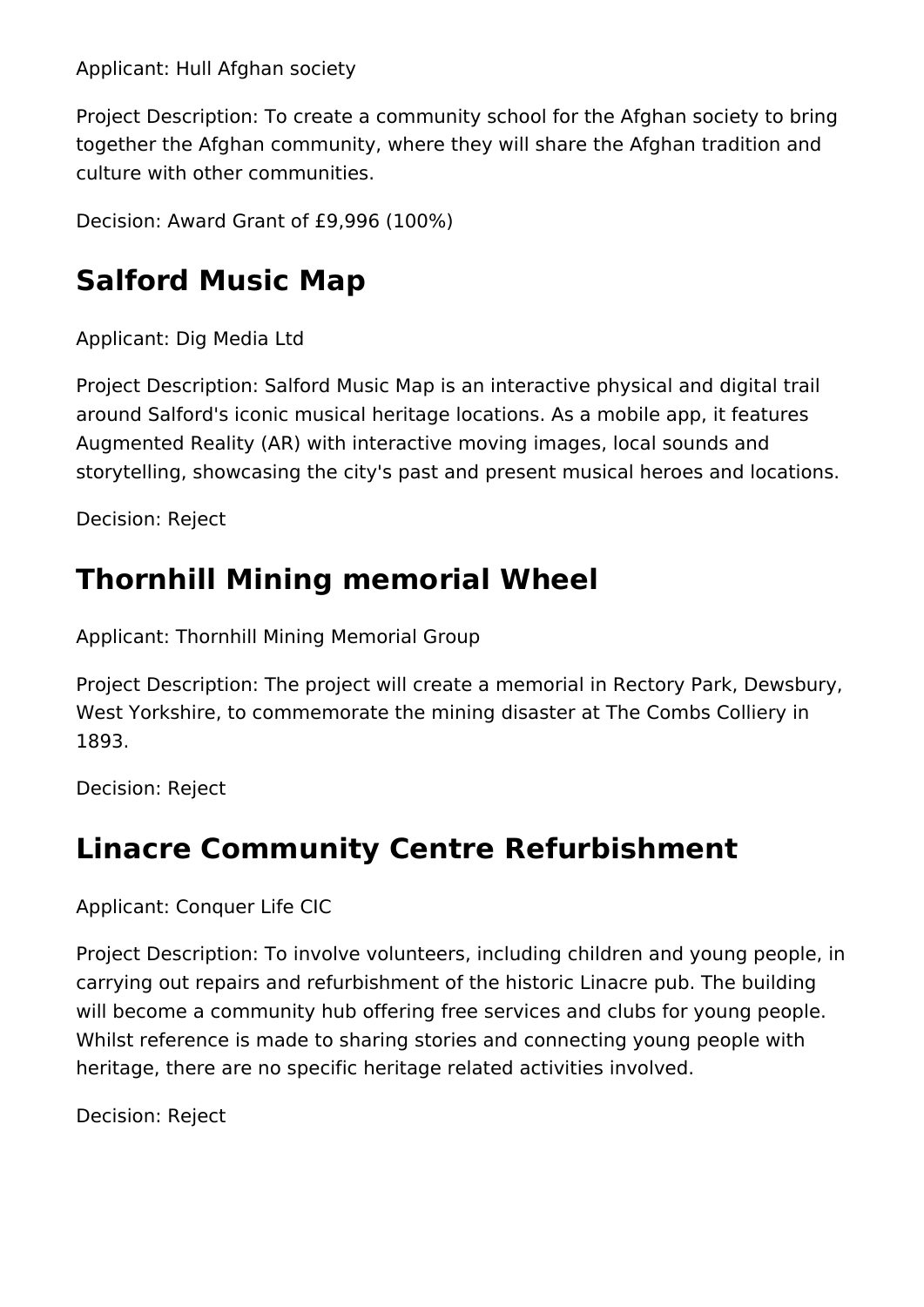## **Cricket and Culture**

Applicant: Omnis Circumvado C.I.C

Project Description: To deliver adaptive sports sessions for ethnically diverse communities with complex needs. Through these sessions, OC hopes to 'stir memories' and will produce written stories that will be available online and in the Leeds West Indian Centre.

Decision: Reject

## **St James' Nunburnholme: Fit for the Future**

Applicant: Nunburnholme Parochial Church Council

Project Description: For survey work and a consultation with the local community in preparation for capital work and engagement activities at St James' Church in Nunburnholme, East Riding of Yorkshire.

Decision: Reject

#### **Sheffield's Forgotten Food Heritage**

Applicant: Dungworth Bradfield and District Heritage Group

Project Description: Focusing on the food heritage of Sheffield. Participants and volunteers will undertake research and training, collate archive materials and record the stories and memories of Sheffield's food producers and their workers.

Decision: Reject

# **Preservation and upgrade to south porch and Church entry**

Applicant: NORTHWICH PAROCHIAL CHURCH COUNCIL ST HELEN, WITTON

Project Description: To repair and refurbish the south porch entrance to St Helen's Church in Northwhich, Cheshire with the aim of preserving the building and making the entrance more welcoming.

Decision: Reject